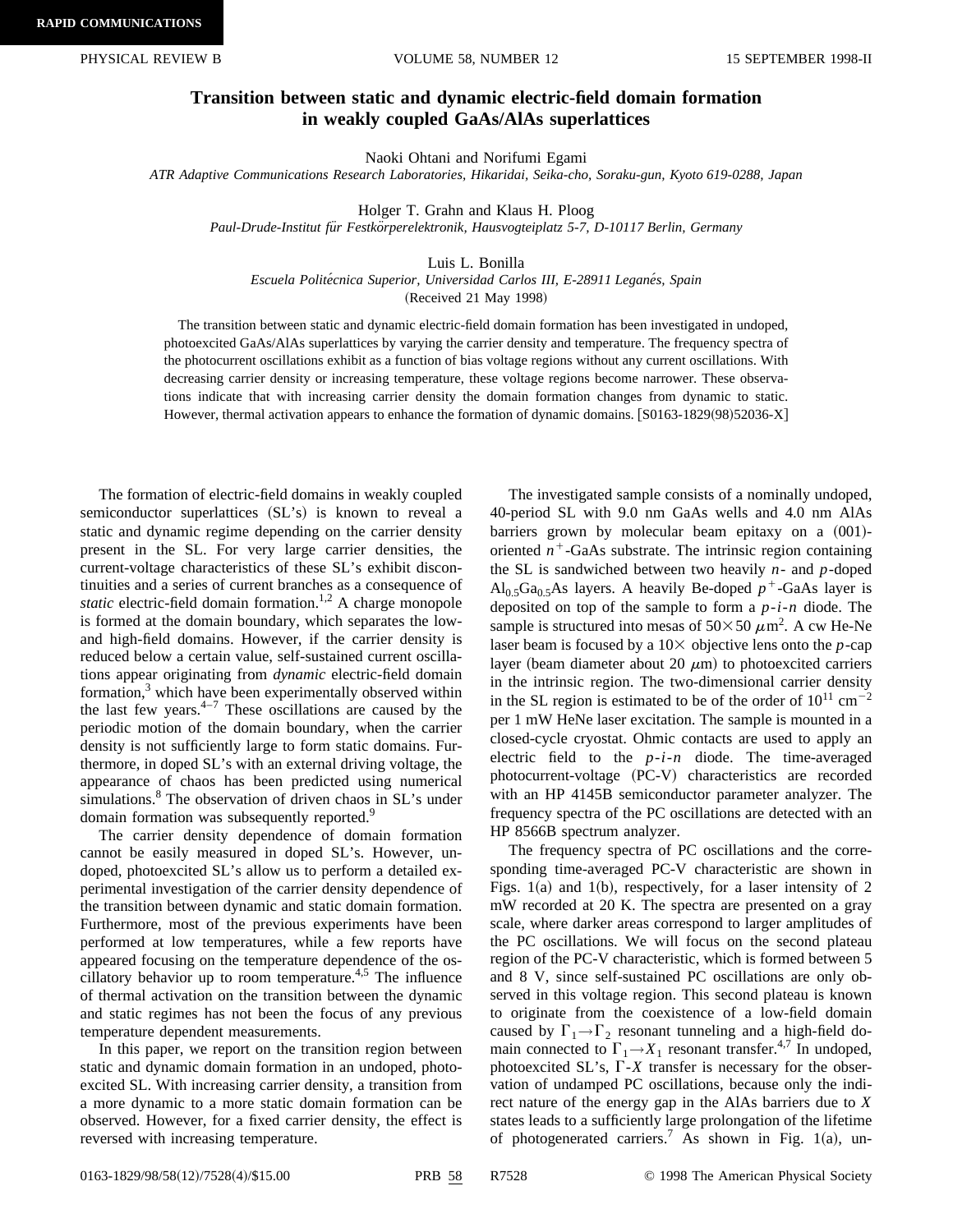

FIG. 1. (a) Frequency spectra of self-sustained photocurrent os $cillations and (b) the corresponding time-averaged PC-voltage char$ acteristic for a laser intensity of 2 mW recorded at 20 K and plotted on the same voltage scale. The darker areas in  $(a)$  correspond to larger amplitudes.

damped PC oscillations are detected continuously in the voltage range from 5.48 to 6.64 V for a laser intensity of 2 mW at 20 K. In the oscillation regime, the time-averaged PC-V curve exhibits a pronounced maximum at about 6.15 V, where the voltage dependence of the corresponding fundamental frequency shows a local minimum [cf. Fig.  $1(a)$ ].

Current self-oscillations in weakly coupled SL's appear, if the carrier density is not sufficiently large to form static domains. Thus, the oscillation behavior shown in Fig.  $1(a)$  can drastically change, when the carrier density is increased. For an excitation intensity of more than 3 mW, the SL system begins already to reveal some voltage regions between 5.48 and 6.64 V, where no PC oscillations are detected. Figures  $2(a)$  and  $2(b)$  display the frequency spectra and timeaveraged PC-V characteristic, respectively, for a laser intensity of 3.5 mW recorded again at 20 K. The full voltage region, where PC oscillations are observed, is reduced to 5.77 to 6.52 V. Furthermore, inside this voltage region, two windows from 5.90 to 6.01 V and 6.07 to 6.26 V appear, where the SL does not exhibit any oscillations. Moreover, the corresponding PC-V characteristic in these static windows exhibits more fine structure than the PC characteristic in Fig.  $1(a)$ , indicating that the electric-field distribution is changed from a dynamic to a static one. Most of the frequency spectra in the oscillatory windows are broadened as a consequence of undriven chaos as reported by Zhang *et al.*<sup>10</sup> By increasing the carrier density even further, the static windows become wider at the expense of the oscillatory windows. When the laser intensity is larger than 8 mW, the electric-field distribution becomes static over the whole voltage range, and PC oscillations are not detected anymore. These results show that for laser intensities between 3 and 8 mW the SL exhibits a transition between dynamic and static electric-field domain formation and vice versa by simply changing the bias voltage.



FIG. 2. (a) Frequency spectra of self-sustained PC oscillations and (b) the corresponding time-averaged PC-V characteristic for a laser intensity of 3.5 mW recorded at 20 K plotted on the same voltage scale. The darker areas in (a) correspond to larger amplitudes.

In order to study the temperature dependence of the electric-field distribution instabilities, we have investigated the oscillation behavior for a fixed laser intensity of 3.5 mW increasing the temperature. Figures  $3(a)$  and  $3(b)$  show the frequency spectra and time-averaged PC-V characteristic, respectively, recorded at 40 K. With increasing temperature, the full oscillatory window becomes wider again comparable



FIG. 3. (a) Frequency spectra of self-sustained PC oscillations and (b) the corresponding time-averaged PC-V characteristic for a laser intensity of 3.5 mW recorded at 40 K plotted on the same voltage scale. The darker areas in (a) correspond to larger amplitudes.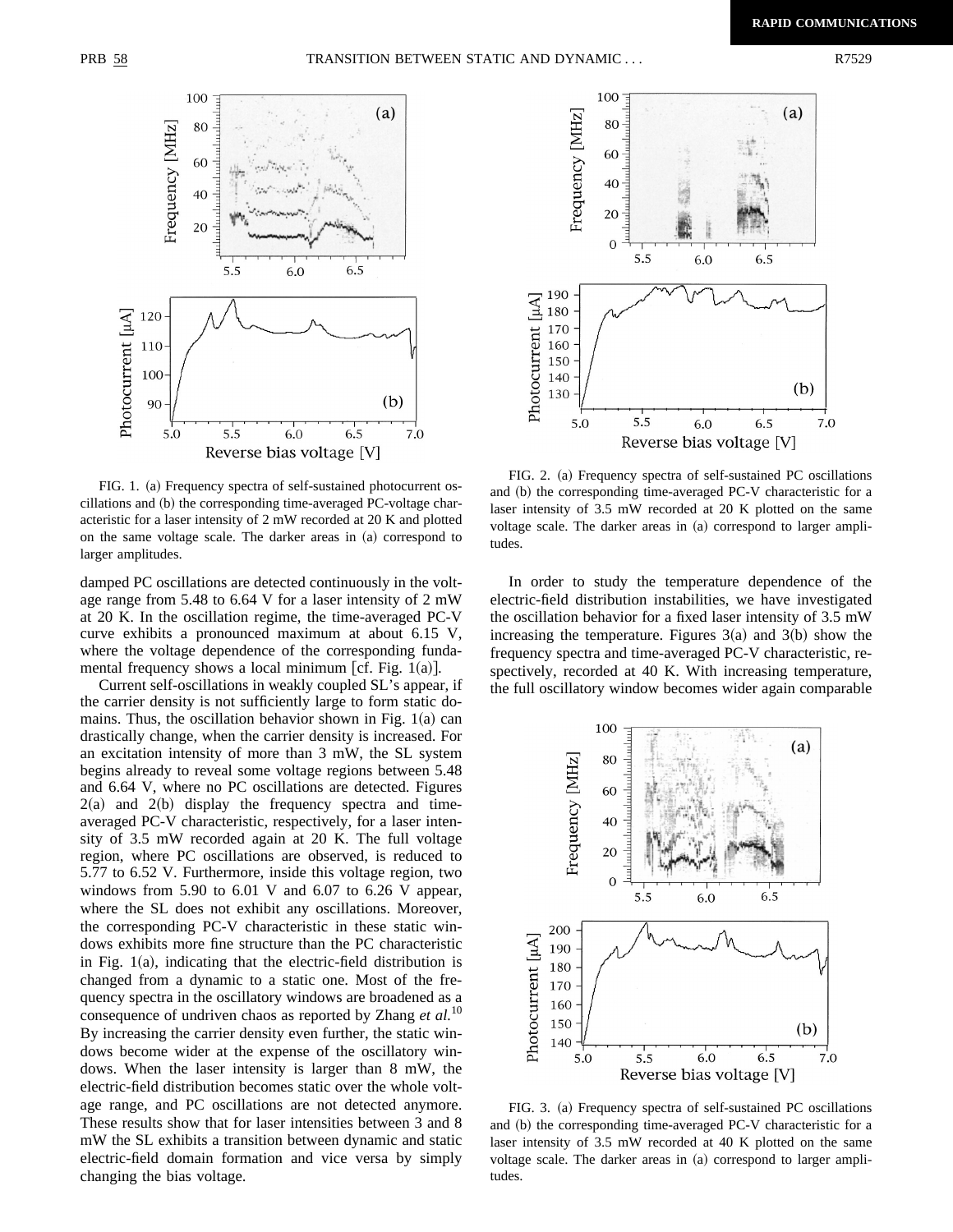

FIG. 4. (a) Frequency spectra of self-sustained PC oscillations and (b) the corresponding time-averaged PC-V characteristic for a laser intensity of 3.5 mW recorded at 60 K plotted on the same voltage scale. The darker areas in  $(a)$  correspond to larger amplitudes.

to the one in Fig.  $2(a)$ . At the same time, the static windows inside the full oscillatory window are reduced to one between 6.08 and 6.14 V, which is much narrower than the ones at 20 K. A further increase of the temperature to 60 K results in a complete disappearance of the static window as shown in Fig.  $4(a)$ . The full oscillatory window is slightly broadened reaching from 5.5 to 6.8 V.

Comparing the oscillatory behavior for the three different temperatures shown in Figs.  $2-4(a)$ , the oscillatory windows broaden, while the static windows become narrower as the temperature increases. At the same time, the fundamental oscillation frequencies exhibit a small increase. Furthermore, comparing the corresponding PC-V characteristic shown in Figs.  $2(b) - 4(b)$ , the amount of fine structure within the full oscillatory voltage region decreases with increasing temperature. At 60 K, it almost disappears within the oscillatory window  $[cf. Fig. 4(b)].$  These results clearly demonstrate that static domain formation at lower temperatures can be destroyed by thermal activation at higher temperatures resulting in dynamic domain formation, i.e., PC oscillations. These thermal activation effects can also be observed for other laser intensities above 3 mW. For example, as already mentioned above, this SL system does not show any oscillations in the whole voltage range for laser intensities above 8 mW at a temperature of 20 K. However, when the temperature is increased at this laser intensity, some oscillatory windows appear due to thermal activation.

A possible explanation of this thermal activation effect is that the carrier density necessary to quench moving domains into static ones may increase with temperature. This can be illustrated by considering the case of a doped  $SL<sup>11</sup>$  for which static domains can be produced if the 2D doping density is larger than  $N_0 = v_{min} \epsilon(F_{min} - F_{max})/[e(v_{max} - v_{min})]$ . Here  $v_{max}$  (respectively  $v_{min}$ ) is the maximum (respectively minimum) electron velocity at the plateau we consider, which is reached at the field  $F_{max}$  (respectively  $F_{min} > F_{max}$ ).  $\epsilon$  and *e* are the GaAs permittivity and the electron charge, respectively. While  $v_{max}$  and  $F_{max}$  are due to resonant tunneling processes, the minimum velocity is most sensitive to scattering processes, which become more active as the temperature increases. This can be quantified by numerical calculation of the sequential tunneling current as a function of an applied constant electric field  $[cf. Eq. (2)$  in Ref. 12, which is proportional to the effective electron velocity. Using the results of this calculation, we have checked that  $N_0$  increases approximately linearly as the width of the GaAs scattering spectral functions increases. The precise nature of the scattering mechanisms that are dominant at each temperature and contribute to the broadening of the spectral functions was not considered in Ref. 12 and it should be the object of a separate study outside the scope of the present paper.

For an undoped SL, there is a laser intensity  $I_0$ , which plays the same role as the doping density  $N_0$  above. To calculate it, we recall that PC oscillations stop when  $I_0$  exceeds a critical value beyond which stable static domain formation is possible.<sup>13</sup> Simulations show that stable static domain solutions for a SL with *N* spatial periods have the following structure: a low-field domain (the electric field at the *j*th SL period is  $F_j \leq F_{max}$  for  $1 \leq j \leq n$ ) followed by a domain wall and a high-field domain  $(F_j > F_{min}$  for  $n + 1 \le j \le N$ ). In this case  $dv/dF > 0$  for all  $F_j$ . For doped and not illuminated SL's, this stability result can be proved rigorously.<sup>11</sup> To estimate the critical  $I_0$ , we notice that (as in the case of a doped SL) static domains can be constructed from a onedimensional map:  $F_{j-1} = f(F_j; \gamma, J) \equiv F_j - Jd/[\epsilon v(F_j)]$  $+\gamma\tau_{R}eF_{max}v(F_{i})/J$ ,  $1 \le j \le N$  [cf. Eqs. (2.4) and (2.5) of Ref. 13 written in dimensional units].  $J, d, \tau_R$ , and  $\gamma = \alpha I_0 / (\hbar \omega)$  are the total current density in the SL, the SL spatial period, electron-hole recombination time, and photogeneration rate, respectively.  $\omega$  is the laser frequency and  $\alpha$ the absorption coefficient. The map  $f(F; \gamma, J)$  has a threebranch shape similar to  $v(E)$  for large enough  $\gamma$ . Then a stable static solution with low- and high-field domains exists if  $f(F_{min}, \gamma, J) \leq f(F_{n+1}, \gamma, J) = F_n$ : for the map *f* reaches its minimum at a field lower than  $F_{min}$  and fields on the third branch of *v* are always on the third *increasing* branch of *f* . The previous condition yields the inequality ( $F_{min}$ )  $-F_n)v_{min} \leq Jd/\epsilon - \gamma \tau_R e F_{max} v_{min}^2/J$ . This is first satisfied for  $F_n = F_{max}$  and  $J = v_{max}(e \gamma \epsilon F_{max} \tau_R / d)^{1/2}$ , the largest possible values for the low-field domain [see Eq.  $(2.3)$  of Ref. 13. Inserting these values in the previous formula, we obtain an estimate of the critical  $I_0$ :

$$
I_0 = \frac{\hbar \omega v_{min}^2 v_{max}^2 \epsilon (F_{min} - F_{max})^2}{ed \tau_R \alpha F_{max} (v_{max}^2 - v_{min}^2)^2}.
$$
 (1)

Again  $I_0$  increases as the the minimum velocity increases. The previous arguments suggest that raising the temperature increases the width of the scattering spectral function. In turn this increases the minimum velocity. Thus, a greater laser intensity is required to stop current self-oscillations as the temperature increases.

An additional factor in the origin of the thermal activation effect is the in-plane diffusion of two-dimensional  $(2D)$  ex-